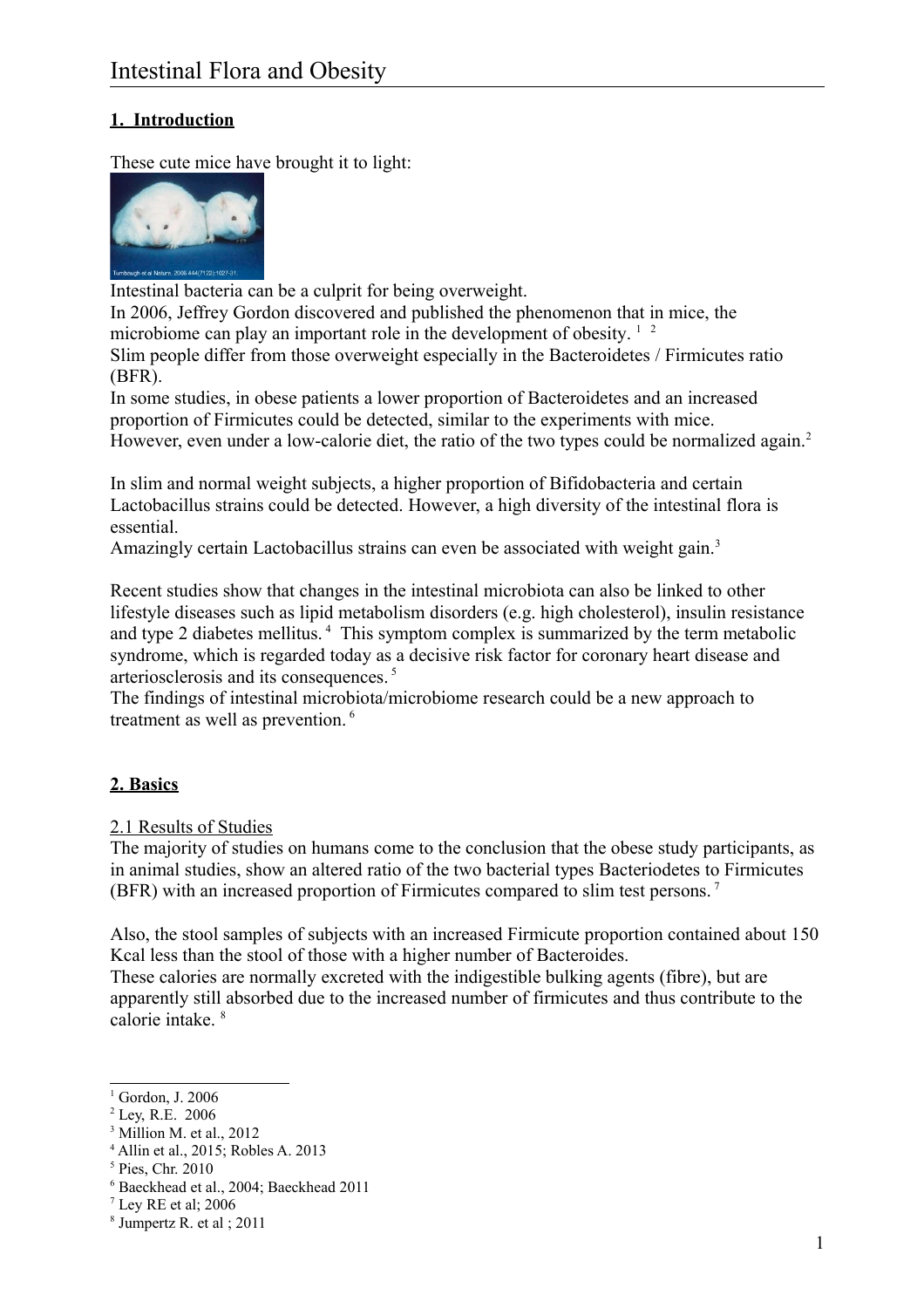This means that obese patients absorb about 10% more calories than lean participants in the same study using their microbiome. Thus, through the detour of the bacterial metabolism even dietary fibre, which is usually considered as slimming food, provides calories for them. By transplanting an "obesity-promoting microbiome" both in rodents and humans, a significant weight gain and negative effects on sugar and fat metabolism could be achieved.<sup>[9](#page-1-0)</sup>

#### 2.2 Time related correlation of intestinal flora changes and resulting health consequences

Diseases such as diabetes mellitus type1, atopic diseases (e.g.eczema) or obesity are often preceded by changes of the microbiome by months or sometimes even years.<sup>[10](#page-1-1) [11](#page-1-2) [12](#page-1-3) [13](#page-1-4)</sup> Several studies have shown that dysbiosis, for example caused by antibiotic therapy, increases the risk of obesity. Children who received an antibiotic in the first 6 months of their life were more often overweight at the age of 3 years than the control group.<sup>[14](#page-1-5)</sup>

Even in adults, when the microbiome is already much more stable, antibacterial therapy leads to a disturbance of the intestinal flora, which seems to be a cause of being overweight or chronic inflammatory bowel disease.<sup>[15](#page-1-6)</sup>

The risk of obesity and metabolic syndrome seems to increase when Bacteroidetes bacteria are under-represented, and at the same time a low microbe-diversity appears to increase the risk. <sup>[16](#page-1-7)</sup> For this reason, the intestinal flora analysis could become an instrument of prevention.

### 2.3 Causes of a modified intestinal flora composition

Various factors can upset the intestinal flora. These include, as already mentioned, antibiotic therapies. However, these often important antibiotic therapies need to be followed up with testing and analysis. Our normal gut flora also has to be nourished accordingly. For example, chlorine in drinking water, a low-fibre diet that is too rich in fats, processed carbohydrates and sugars, etc. disturb the balance.

Long-term stress and lack of sleep alter the composition and stability of the intestinal flora as well.

### 2.4 Consequences of a modified intestinal flora composition

Almost everything that disturbs the balance of our intestinal bacteria can also lead to an increased permeability of the intestinal walls, the leaky gut syndrome.

This permeability leads to overreactions of our immune system, and the defence cells trigger inflammatory reactions. Even the development of inflammatory bowel disease is associated with the leaky gut syndrome.

This inflammation increases the permeability of the intestine - a vicious circle - and it promotes fat storage. The fatty tissue itself produces inflammatory mediators again.

For an intact intestinal barrier, a healthy intestinal flora is of great importance. In addition to many other tasks, the intestinal bacteria feed the intestinal cells and densify the protective mucus layer.

The nerve connection between the intestine and the brain even ensures that our gut bacteria influence our ability to learn and our motivation and emotions, e.g. 95% of the serotonin available to us is formed in the intestine. ("The gut–brain axis") It is also believed that disturbed communication between the brain and the digestive system due to dysbiosis is a cause of irritable bowel syndrome.

<span id="page-1-0"></span><sup>&</sup>lt;sup>9</sup> Alang L et al. 2015

<span id="page-1-1"></span><sup>&</sup>lt;sup>10</sup> Baeckhaed F. 2011

<span id="page-1-2"></span><sup>&</sup>lt;sup>11</sup> Kostic AD et al. 2015

<span id="page-1-3"></span><sup>&</sup>lt;sup>12</sup> Candela M et al. 2012

<span id="page-1-4"></span><sup>&</sup>lt;sup>13</sup> Santacruz A et al. 2010

<span id="page-1-5"></span><sup>&</sup>lt;sup>14</sup> Trasande L et al. 2013

<span id="page-1-6"></span><sup>&</sup>lt;sup>15</sup> Thuny F et al. 2010

<span id="page-1-7"></span><sup>&</sup>lt;sup>16</sup> Le Chatelier E et al. 2013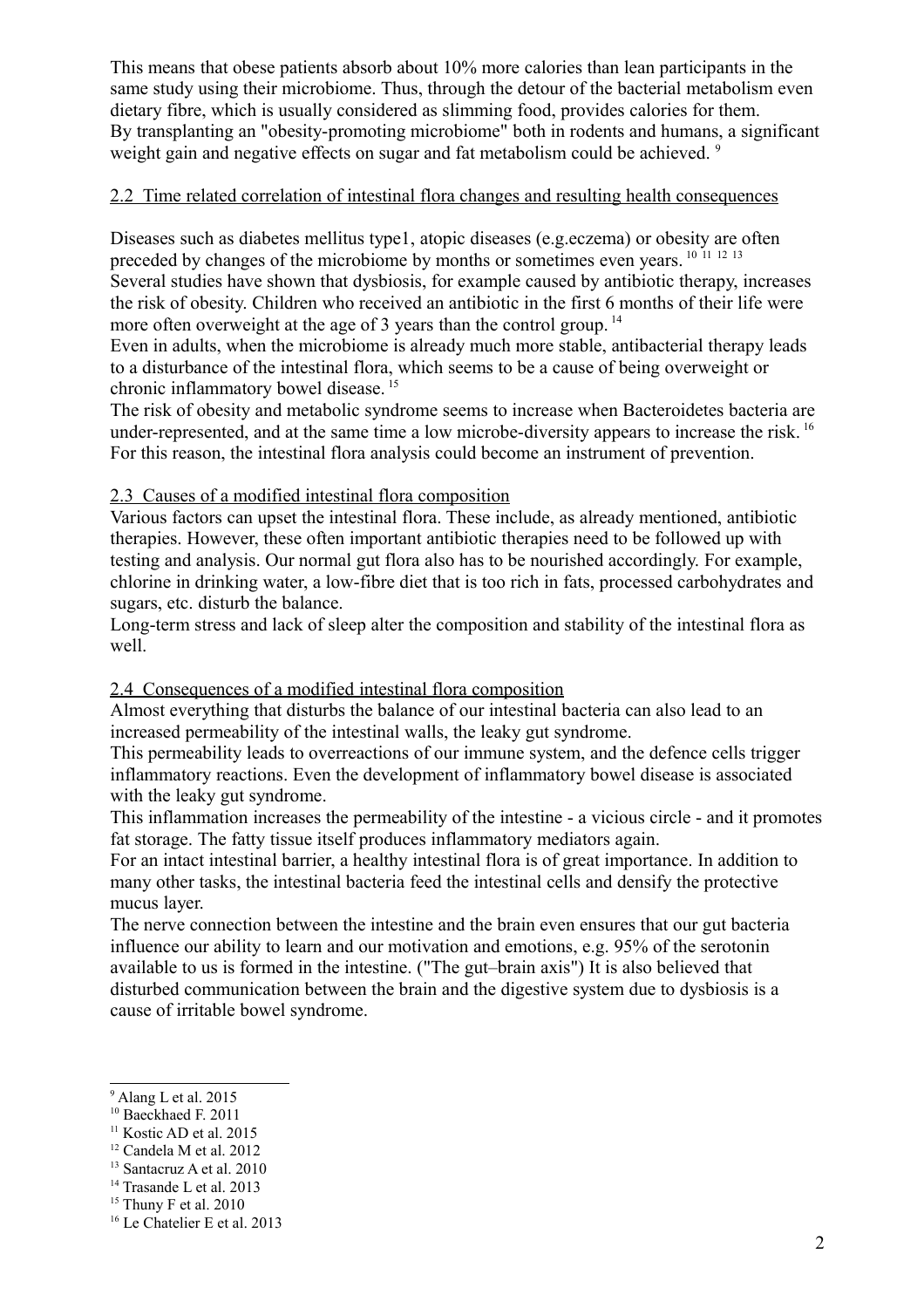2.5 Weight loss through regulation of the intestinal flora

As already described under the heading " time related correlation ", intestinal flora changes occur often long in advance of the health problems.

It can also be assumed that in the opposite case, the composition of the microbiome must first change in order to achieve long-term beneficial effects on weight development and sugar metabolism. Possibly also these positive microbial changes will have to occur weeks or months in advance before changes in weight or sugar/fat metabolism can be detected.

# **3. Analysis of the specific intestinal flora**

### **A stool test brings certainty.**

Considering the fact that changes of the intestinal microbiota often precede changes in health problems for a long time, an analysis of the Bacteroides : Firmicute Ratio makes sense. The Dr Hauss Laboratory in Kiel offers these tests:

- Obesity diagnostics: Bacteroides / Firmicutes ratio

- Leaky gut analysis: - Alpha-1- antitrypsin

- Zonulin

# **4.Other factors that can lead to obesity and test options<sup>5</sup>**

### 4.1 Diet

Of course, a sensible, wholesome diet is the basis of any weight and health management. Good explanations can be found in the listed literature.

### 4.2 Stress

Continuous stress can promote obesity, especially fat deposits in the abdominal area, the socalled "love handles". Elevated cortisol levels are also associated with insulin resistance, which promotes the development of more obesity and the development of type 2 diabetes.

Constant stress initially causes an increase in cortisol levels, but over time it is not uncommon for adrenal exhaustion to occur, leading to long-term low cortisol levels.

At the same time, the anabolic hormones DHEA and testosterone will decrease with known consequences.

Cortisol and the other relevant hormones can be tested by using simple saliva tests, offered for example by the Dr. Hauss Laboratory.

# 4.3 Depression and obesity

In obesity, relatively low levels of tryptophan can be detected, the precursor amino acid from which the "happiness hormone" serotonin is synthesized. Those who are affected tend to compensate for this deficit by an increasing intake of carbohydrates and fats, leading to the metabolic vicious cycle of obesity and metabolic and endocrine changes.

### 4.4 Fatty tissue as an endocrine organ

Fatty tissue is metabolically active tissue. For example macrophages, nerve cells and others alongside blood vessels make up to 40% of all cells in adipose tissue. These are an important source of the pro-inflammatory cytokines (e.g., tumour necrosis factor- $\alpha$  and others) which can increasingly be detected in adipose tissue. This leads to a local and a systemic proinflammatory environment in the overweight.

Omega-3 fatty acids for example and various phytochemicals are regarded as a protection factor.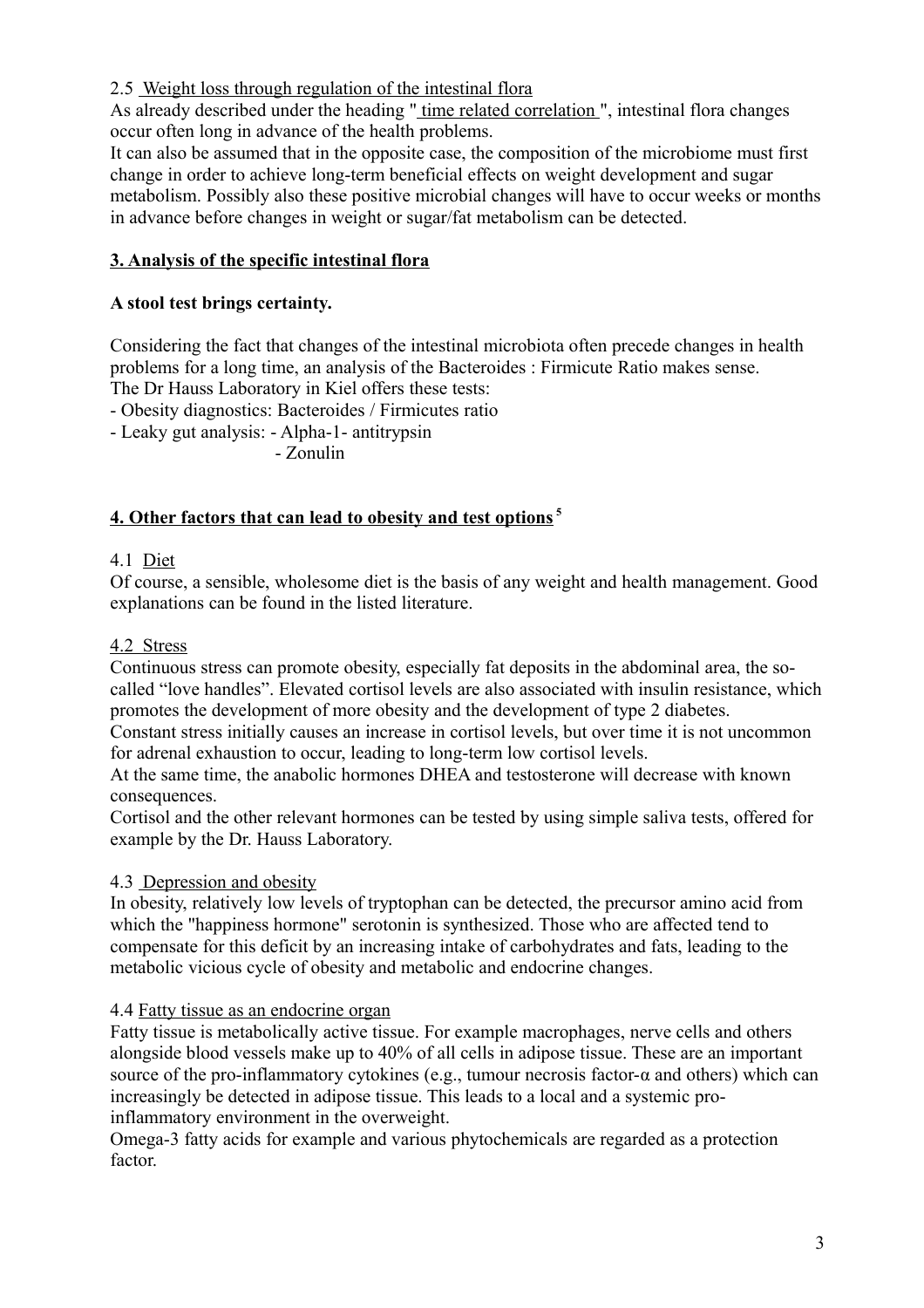### 4.5 Specific Hormones

Leptin is sometimes called the satiety hormone. Alongside other functions it regulates the appetite and consequently our body weight. An increase in fat deposits is usually associated with increased leptin levels in the plasma, while a decrease in weight reduces this. In obese patients, however, there is a so far inexplicable cellular, central resistance to the weight-reducing effect of this hormone.

When fat deposits are emptied, less leptin is produced, depending on the depletion state of the fat cells. The appetite rises and the yo-yo effect sets in. Sleep deficiency also lowers leptin levels, which increases the risk of nocturnal snacking.

Leptin can be detected with a blood test.

#### 4.6 Involvement of the thyroid gland

The thyroid gland is one of the most important endocrine glands in our body and influences the metabolic activity. The iodine-containing thyroid hormones triiodothyronine (T3) and thyroxine (T4) influence heart, circulation and metabolism by increasing their metabolic rate. Hypothyroidism results in slowing down all metabolic processes, so that in spite of moderate food intake weight gain and other typical symptoms can occur.

A blood test (TSH, free T3, free T4) provides information about the thyroid function. Especially in cases of peri- or menopausal women this should always be remembered.

#### **5.Strategies for maintaining a healthy intestinal flora to prevent obesity and other metabolic diseases**

#### 5.1 Strategy 1: Support for the correct Bacteroides / Firmicutes ratio

#### Diet and prebiotics

The "slim and beautiful bacteria" have to be promoted and the "love handle bacteria" should be expelled. This can be achieved by eating a strictly varied diet, which is poor in fast release carbohydrates (cakes, sugar, etc.) and saturated fats, but rich in fibre and protein. Two apples a day, eaten with the peel for example, promote the growth of "good" bacteria. Resistant starch can fulfil the same function. (Cooked, high-starch foods that form retrograded starch after cooling, such as boiled and then cooled potatoes, rice, or pasta - even when reheated.)

These nutrients act as prebiotics, "bacterial food or intestinal fertilizer".

There are also food supplements containing these prebiotics, e.g. inulin, oligofructose, lactulose, etc. Even coffee, enjoyed in moderation and without milk and sugar, or chicory coffee provide such useful bulking agents.

Another advantage of these so-called "intestinal fertilizers" is that they cause the release of satiating messengers, which in turn help in weight loss.

#### **Probiotics**

The correct composition of the intestinal flora can also be supported with probiotics. "Good bacteria" in our food can fulfil this function. Already in biblical times people have eaten fermented foods (sauerkraut, yoghurt, kefir etc) which when uncooked are rich in live lactic acid bacteria. However, these bacteria do not settle permanently in the intestine, however, they affect the resident flora very positively. To achieve the optimum effect, these "good" bacteria should be supplied regularly and in sufficiently high cell counts, and they should be able to survive the gastric acid barrier well enough. Bacteria like this are now well-researched and they are on sale as dietary supplements, e.g. as capsules.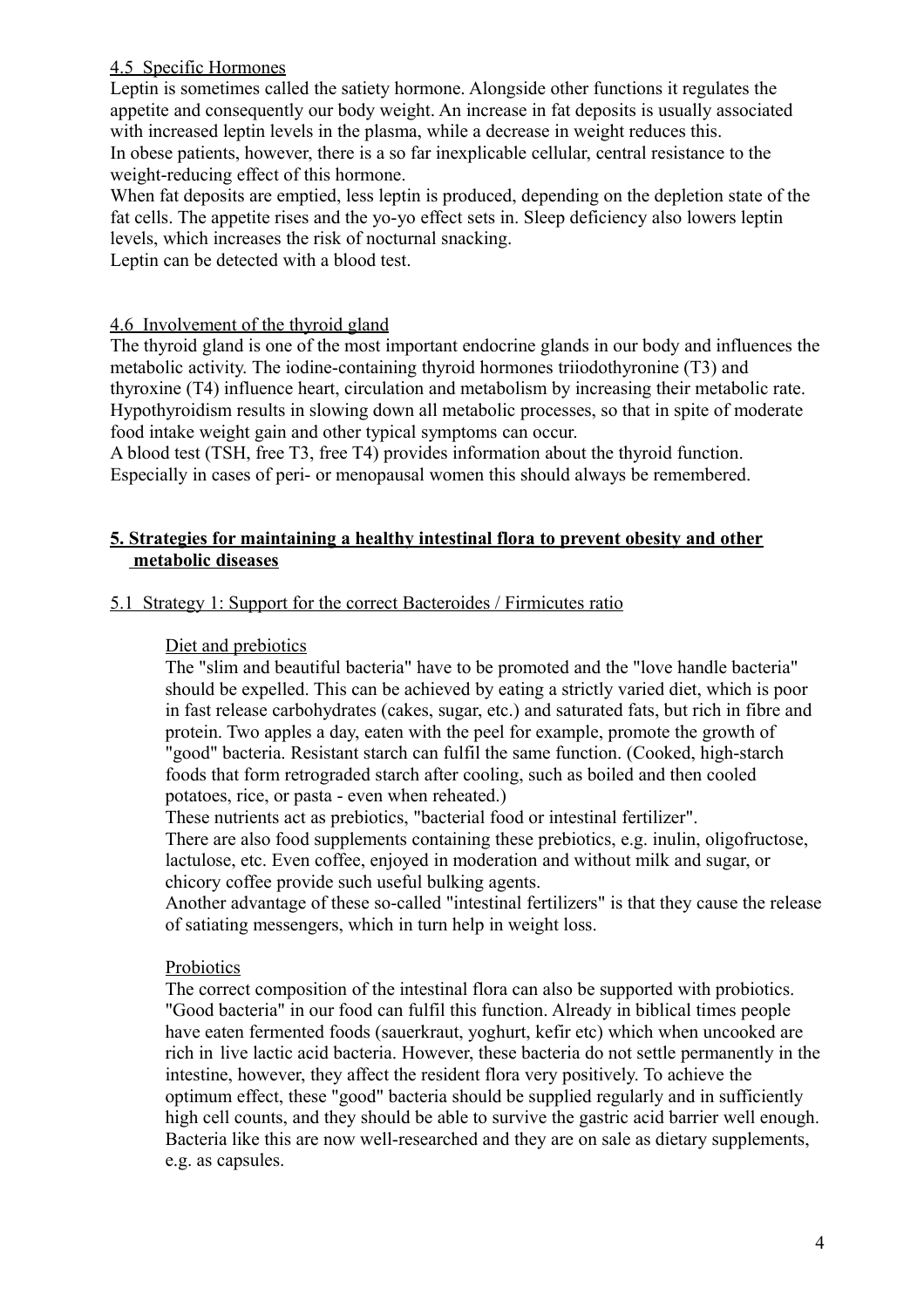To make sure that these useful helpers are also fed well, there are so-called synbiotics. These are preparations that combine probiotics and exactly the matching prebiotics. As a simple additive, e.g. for muesli or smoothies, they can be of practical help. (E.g the German product Madena Darmkur)

Study results:

Studies have dealt with the question of which probiotic microbes the bacteroides strains are especially well supported.

Results, for example, were that *Lactobacillus gasseri SBT2055* was able to reduce visceral abdominal fat.<sup>[17](#page-4-0)</sup>

The administration of *Lactobacillus rhamnosus* helped to speed up weight loss in a three month diet and even after the diet patients lost more weight. <sup>18</sup> Taking *Lactobacillus paracasei* led to an increase in the saturation hormone glucagon-like peptide -1 (GLP-1). <sup>18</sup>

But !!! The increased administration of *Lactobacillus acidophilus* led to an increase in weight in humans and animals. *Lactobacillus reuteri* was also associated with overweight. This means that the strain specification is important.

Further studies have shown that prebiotics can also produce metabolic effects. Weight loss for example could be achieved by administration of fructo-oligosaccharides.<sup>[18](#page-4-1)</sup> Oligofructose was able to reduce weight and glucose and insulin levels and had good effects on satiety. (Eg inulin in Jerusalem artichoke, bananas, onions, garlic chicory root, leeks etc).

Resistant starch also affected calorie intake, body fat percentage, weight and insulin resistance. [19](#page-4-2)

Pectin promotes the desirable bacteria and suppresses some unwanted ones. Pectin can be easily provided by for example the consumption of apples with peel. <sup>[20](#page-4-3)</sup>

### 5.2 Strategy 2: Fiber is no useless ballast

Dietary fibres, although indigestible for us humans, are very useful as a bacterial food. But even those that are not metabolized by bacteria have important functions. They fill us up for longer, stimulate the intestinal peristalsis, cleanse the intestine, absorb toxins and can for example also absorb saturated fats.

You should eat at least 30g of fibre daily. However, if you have hardly eaten any fibre so far, the percentage in food should be increased slowly, to first allow the multiplication of the respective degrading bacteria. It is very important to add enough liquid to the fibre as it can absorb 4-5 times its weight in fluid. Without adequate drinking, it would form a "stopper", leading to constipation.

#### 5.3 Strategy 3: Fortifying the gut barrier

An intact intestinal barrier determines what is allowed to enter the blood stream from the intestine and what is excreted. The balance of intestinal bacteria has a great importance for an intact intestinal wall as they provide nutrients for nourishing and regenerating intestinal cells. Thus, the leaky-gut syndrome can be prevented or even cured.

An important strategy to inhibit the inflammation that goes along with leaky gut is to consume lecithin (naturally occurring, for example, in soy products, walnuts,

<span id="page-4-0"></span><sup>17</sup> Kadooka Y et al. 2010

<span id="page-4-1"></span><sup>&</sup>lt;sup>18</sup> Genta S et al 2009

<span id="page-4-2"></span><sup>&</sup>lt;sup>19</sup> Guerin- Deremaux L et al 2013

<span id="page-4-3"></span> $20$  Shinoharaa K et al. 2010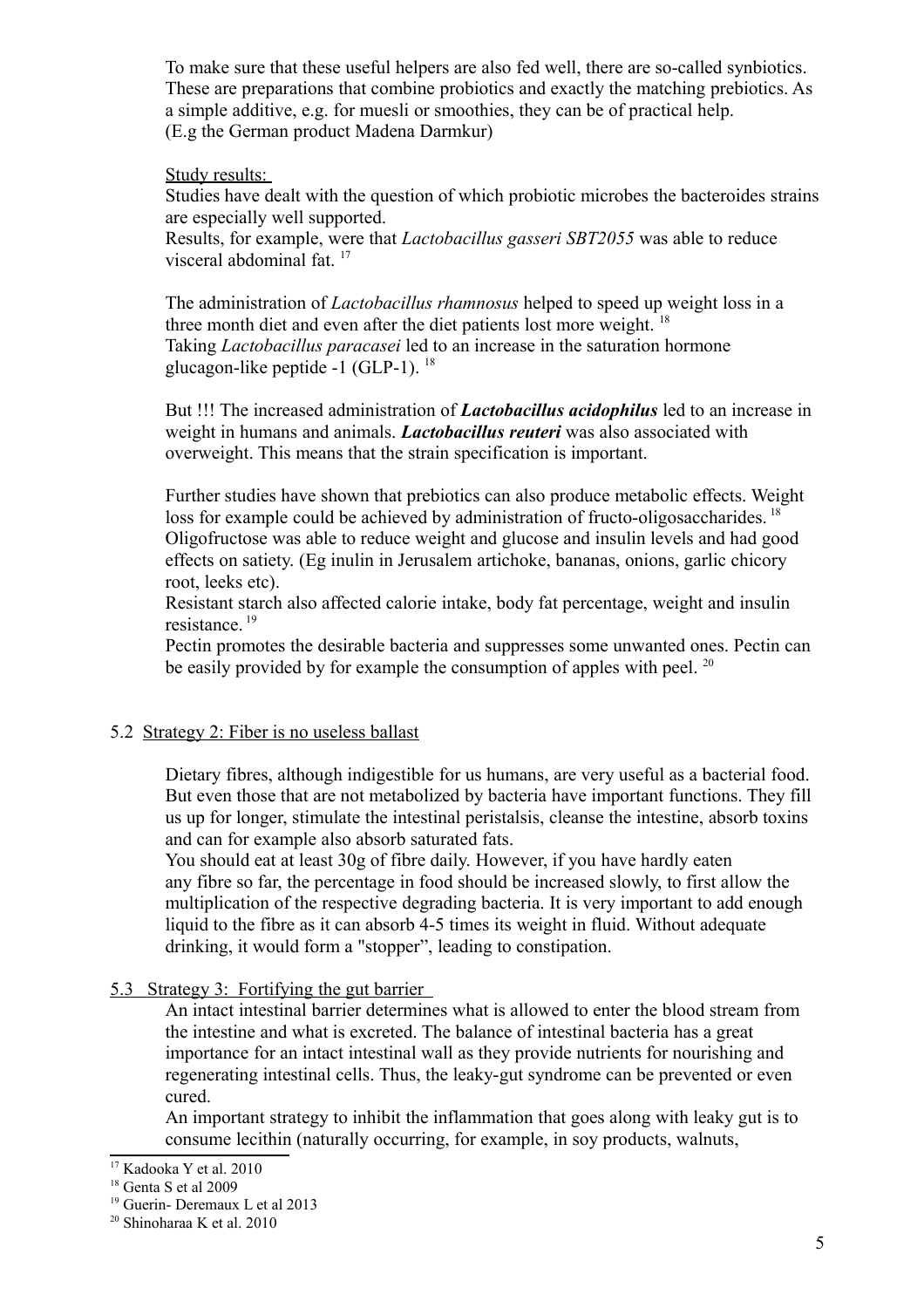buttermilk, eggs, peas and corn), certain spices, e.g. turmeric, black pepper, ginger, glutamin and unsaturated fatty acids.

On the other hand, too much fructose, which is found in processed foods and any household sugar, can damage the intestinal barrier, stimulate the build up of adipose tissue and even stimulate appetite. Adipose tissue, however, promotes inflammatory reactions which again cause overweight.

#### 5.4 Strategy 4: Stimulate the satiety hormones

"Appetite is the little sister of hunger and the declared enemy of a slim waist." Also our bacteria decide whether we will have a pleasant satiety feeling after a reasonable portion or if we want to continue eating.

A well-fed intestinal microbiome stimulates the hormone "peptide YY", which is formed in the intestinal cells and then transported to the brain. It releases a feeling of satiety and at the same time reduces the "starvation hormone" ghrelin. Ghrelin can be increased by stress and bad sleep. The same factors also increase the cortisol release, which increases abdominal fat.

With a balanced intestinal flora more satiety hormones are produced, e.g. Leptin and GLP-1.

GLP-1 also slows down inflammation, thereby affecting weight and health. Protein-rich food attracts peptide YY, while fast-release carbohydrates even stimulate appetite. These rapidly degradable carbohydrates and sugars also cause insulin levels to rise rapidly, leading to a rapid drop in blood sugar levels shortly thereafter, which is why insulin is also called the craving hormone.

### **6. Bibliography**

#### **6.1 Sources**

This article is essentially a summary of the following sources (these are not indicated by numbers in the text):

Axt-Gadermann, Michaela (2015): *Schlank mit Darm. Mit der richtigen Darmflora zum Wunschgewicht.* 6. Auflage, Südwest Verlag, München.

Axt*-*Gadermann, Michaela (2018): *Studienlage zu den Inhaltsstoffen von MADENA DARMKUR*, August 31 https://schlank-mit-darm.de/tag/darmkur/ Access: 16-01-2019

Axt-Gadermann, Michaela, Lorenz, Victoria (2018) *Einfluss eines Synbiotikums auf den Gewichtsverlauf;* Ernährung und Medizin; 33: 29-34, Georg Thieme Verlag, Stuttgart

Pies, Christiane (2010): *Können Darmbakterien dick machen?* Naturheilpraxis 10, 1202-1207

### **6.2 References**

- (1) Jeffrey, Gordon (2006), *An obesity-associated gut microbiome with increased capacity for energy harvest; Nature 444, 1027-1031 (21 December 2006)*
- (2) Ley, RE et al., Microbial ecology: human gut microbes associated with obesity. Nature 2006; 444: 1022-1023
- (3) Million, M. et al.(2012): *Obesity-associated gut microbiota is enriched in Lactobacillus reuteri and depleted in Bifidobacterium animalis and Methanobrevibacter smithii*. Int J Obesity 36, 817-825